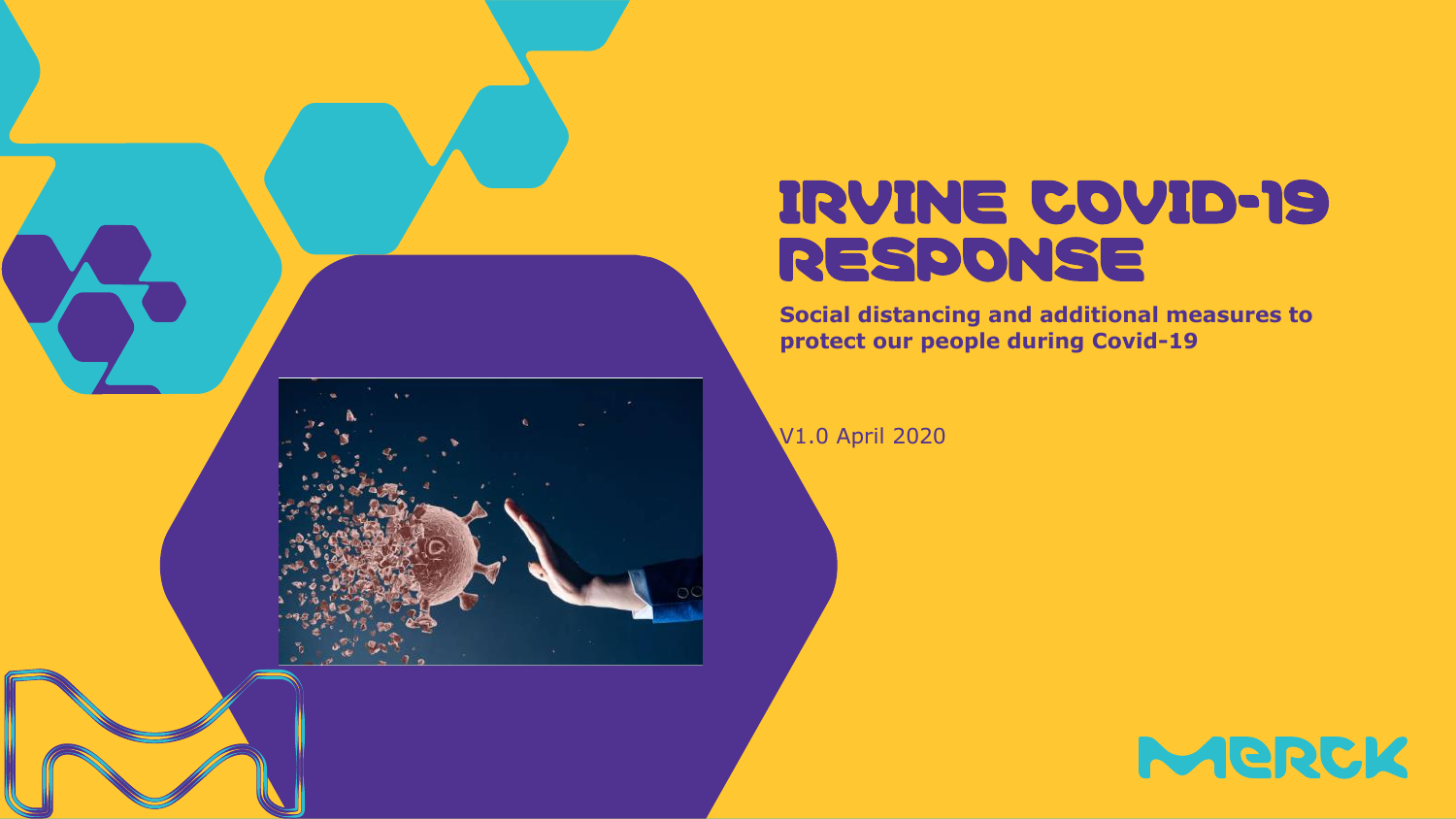#### **Our Key Message**

**To help prevent the spread of COVID-19, keep 2 metres apart from anyone outside of your household and wash your hands more often with soap and water for at least 20 seconds.**



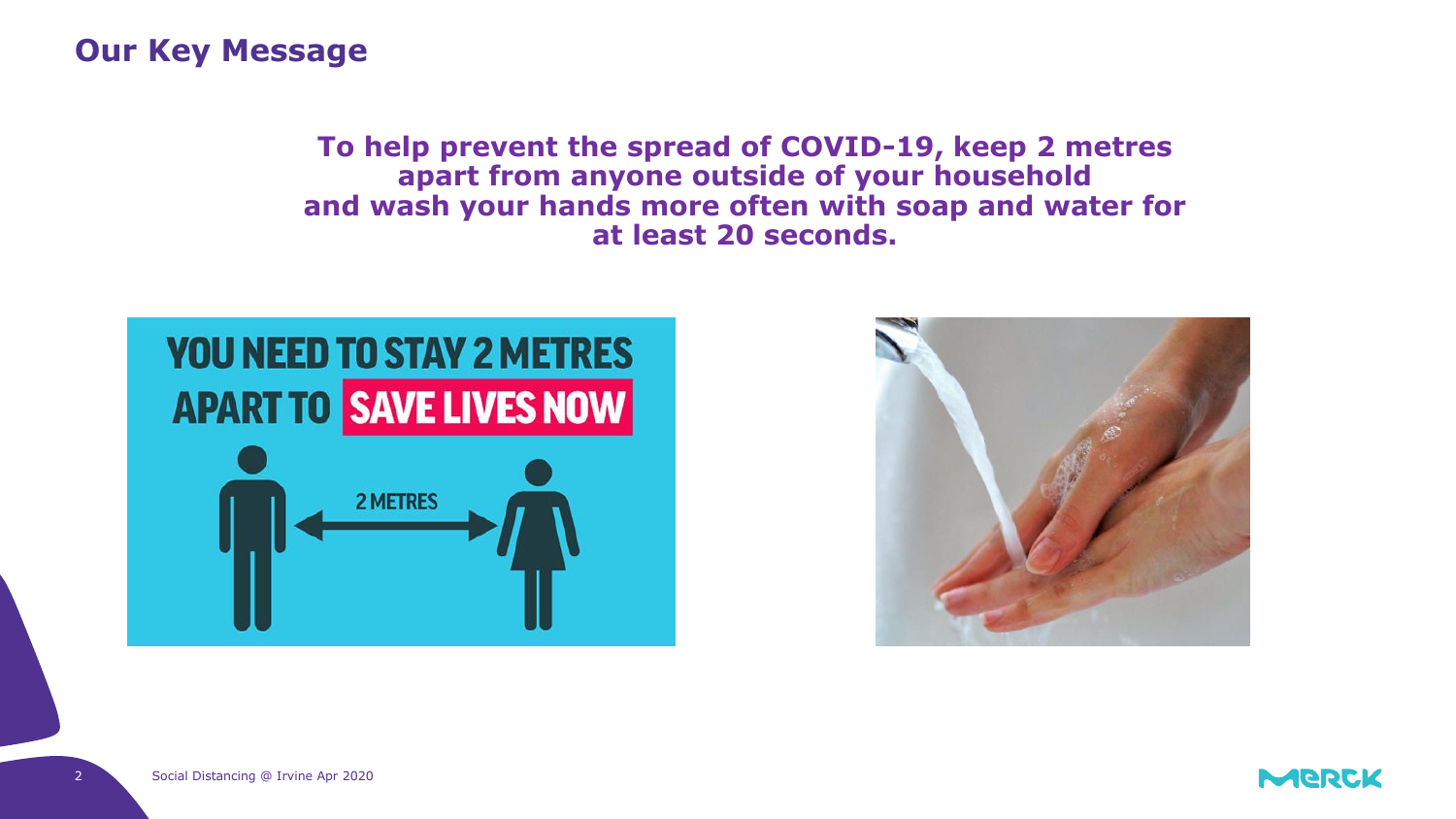#### **Our Strategy**

The most important consideration in our response to the COVID-19 pandemic is the health and safety of our staff.

All decisions taken by the Site Leadership Team in this situation are Designed To reduce the risk to our people and their families.

If you are asked to stay at home please remember that this is to protect you, your family and your colleagues.

> You are a key worker and are playing a huge part in the fight against COVID-19

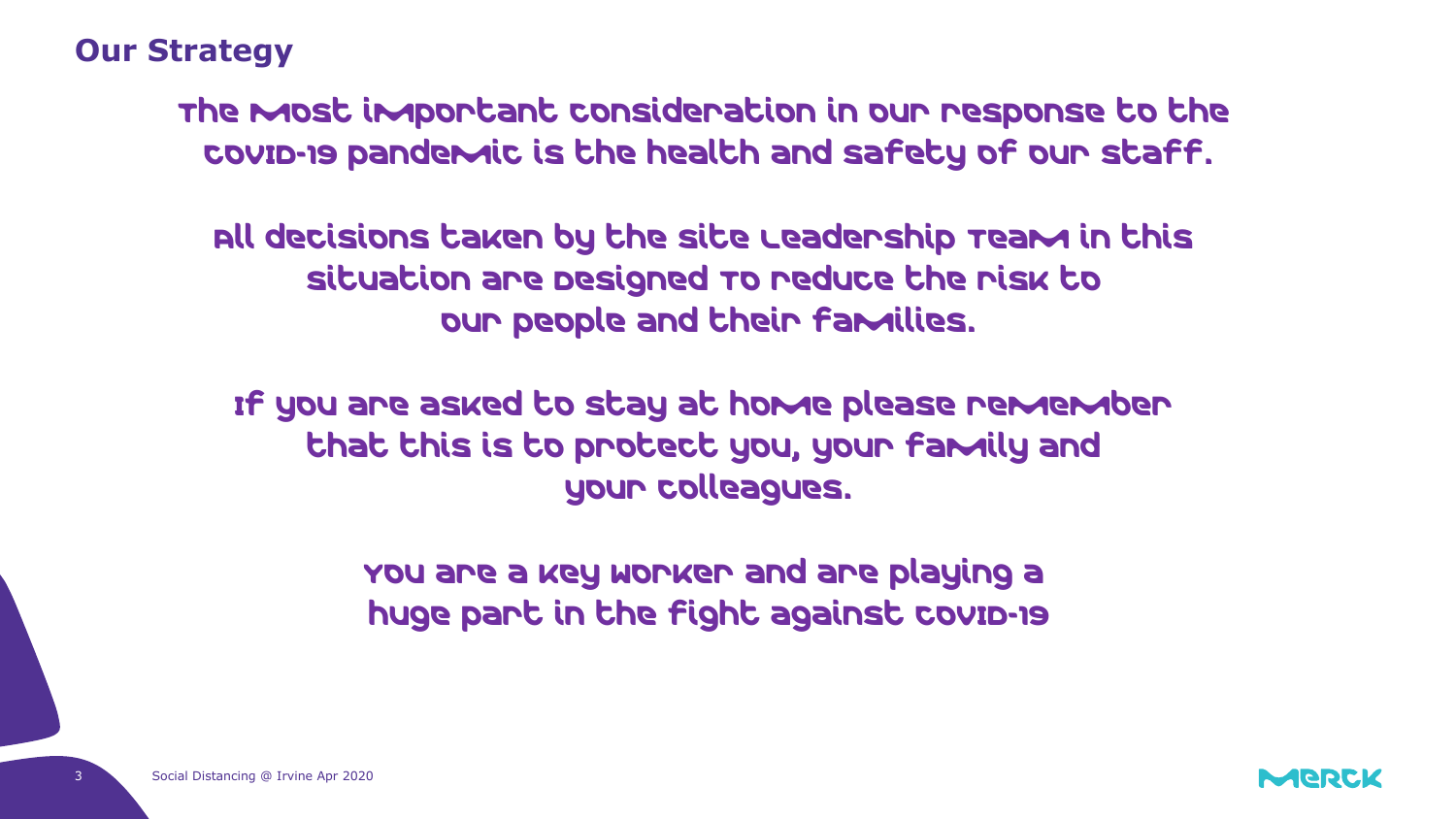#### **General Information**

To help prevent the spread of COVID-19, you should wash your hands more often with soap and water for at least 20 seconds, or use a hand sanitiser.

Keep 2 metres apart from anyone outside of your household

All staff who can work from home are now working from home with the exception of essential staff who are based at site but are maintaining social distancing.

There are dedicated entrances for Production and office staff.

There are dedicated zones (Blue and Pink zones) for staff members dependant on their area of work (Slide 5).

**There must be no crossover between these areas without prior SLT approval.**



**Any staff member displaying symptoms or living with someone who is**  must report this to their supervisor as soon as possible AND before Social Distancing @ Irvine Apr 2020 travelling to the site. **NAJERICK**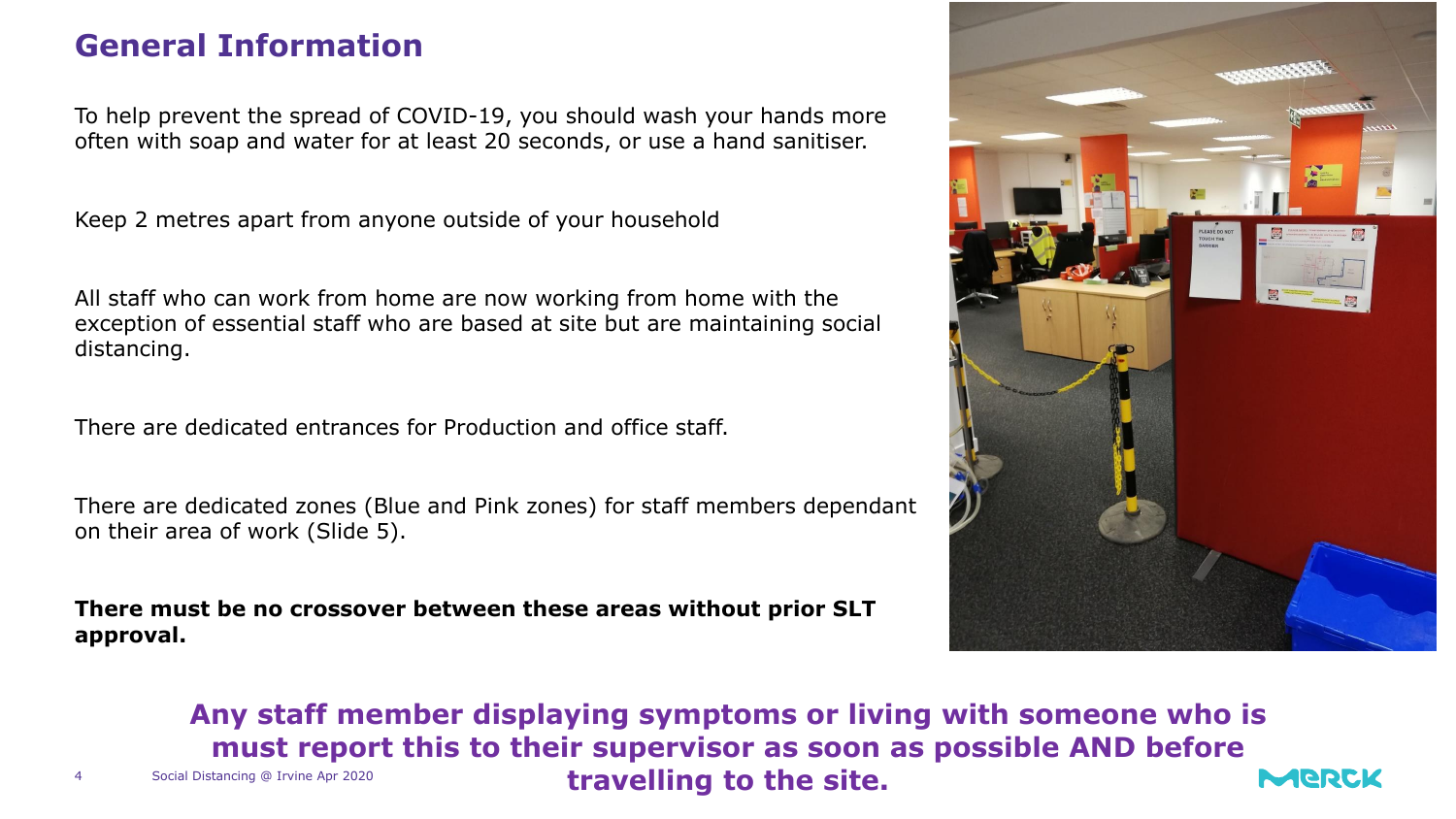#### **General Information**



Additional cleaning is taking place, with particular attention being paid to walkways door handles, changing, step over area etc.

Additional hand sanitisers have been strategically placed around the site.

All staff bringing items (lunch boxes, laptops etc) on to site must sanitise these on arrival.

Car sharing for staff is not permitted

Staff should avoid using public transport. Where there are no other options staff should wear gloves and masks when using public transport.

the spread of coronavirus (COVID-19). **Any staff member displaying symptoms or living with someone who is must report this to their supervisor as soon as possible AND before travelling to the site.**

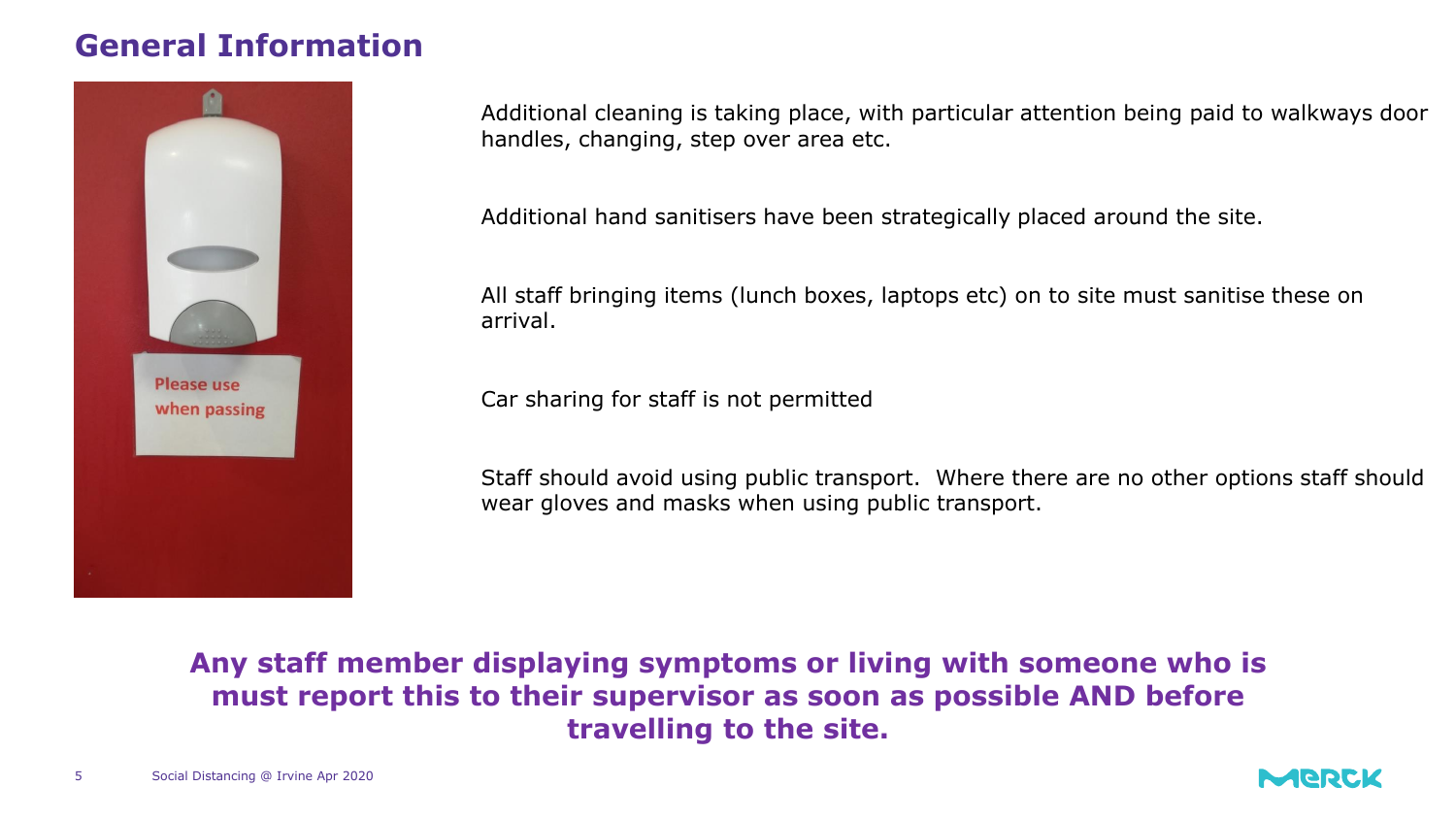#### **Entrance/ Exit at Site**





- Entry at main door or tower door for all staff EXCEPT THOSE STAFF LISTED BELOW

- Entry for all 24/7, 24/5, Maintenance Support and South Warehouse staff ONLY



ALL STAFF TO RESTRICT CROSSOVER OF ZONES

- PRIOR SLT AUTHORISATION REQUIRED



**CONFIDA PERSONNEL TO CONSULT SUPERVISOR FOR GUIDANCE IF UNSURE** 



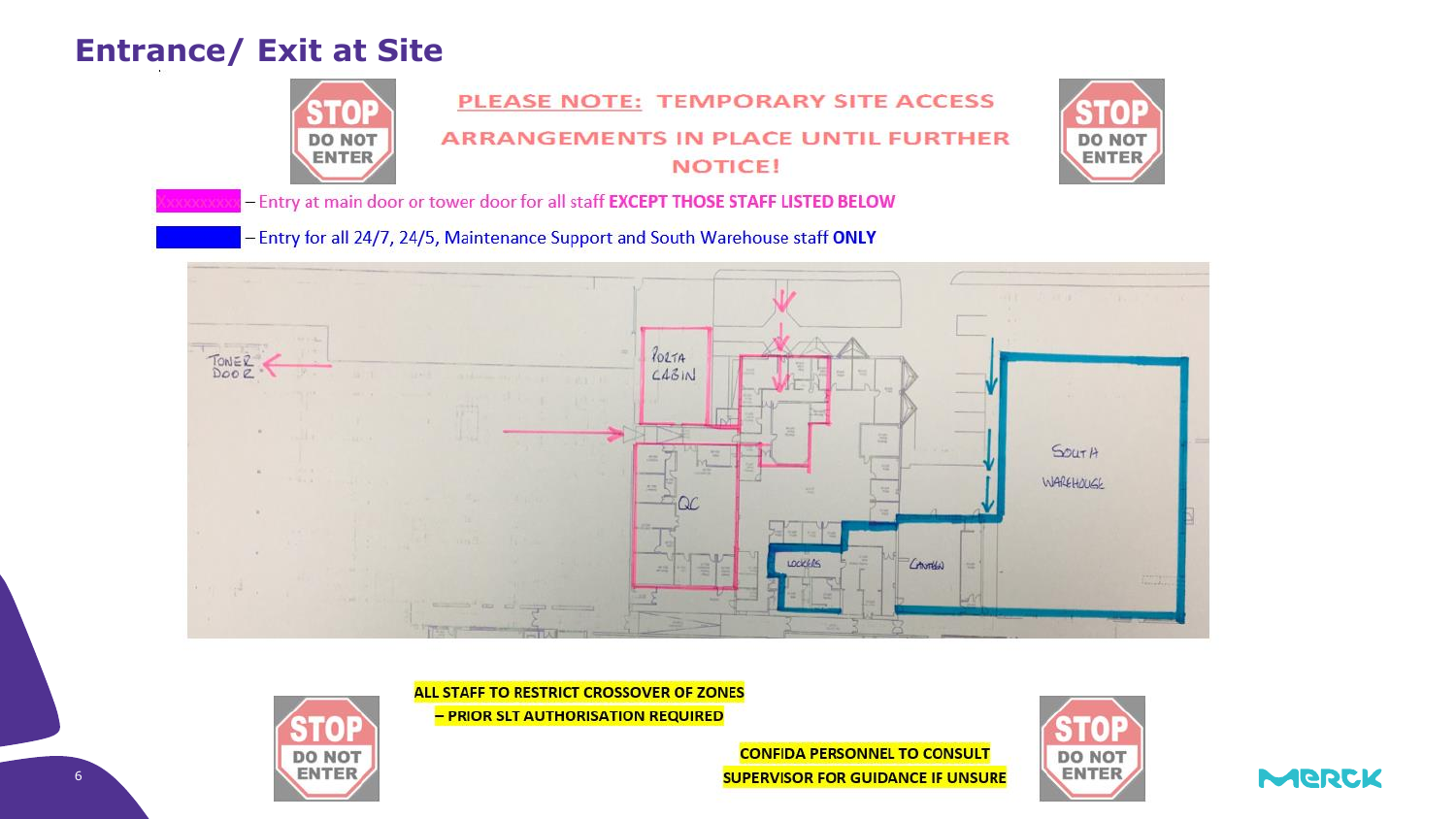#### **Liquid Media Production – Blue Zone**

4 Shifts – working 24/7 shift pattern.

All shifts remain segregated.

No overlap of staff.

7am/pm start and 6.45am/pm finish.

Designated entrance & exit into the building for Production Staff using the Contractor/ Engineering entrance

Allocated break times so Liquid and Powder production staff are not coming into contact.

Walkways and barriers in place segregating office and Production.

Social distancing floor marking highlighting the 2 meter rules at the hand wash station and approach to the facility.

On entering the production facility (at "step-over") nitrile gloves must be worn.

Staff must maintain social distancing guidelines where possible. Where some tasks do not permit this, additional PPE is available, staff should limit time and wash hands more frequently.

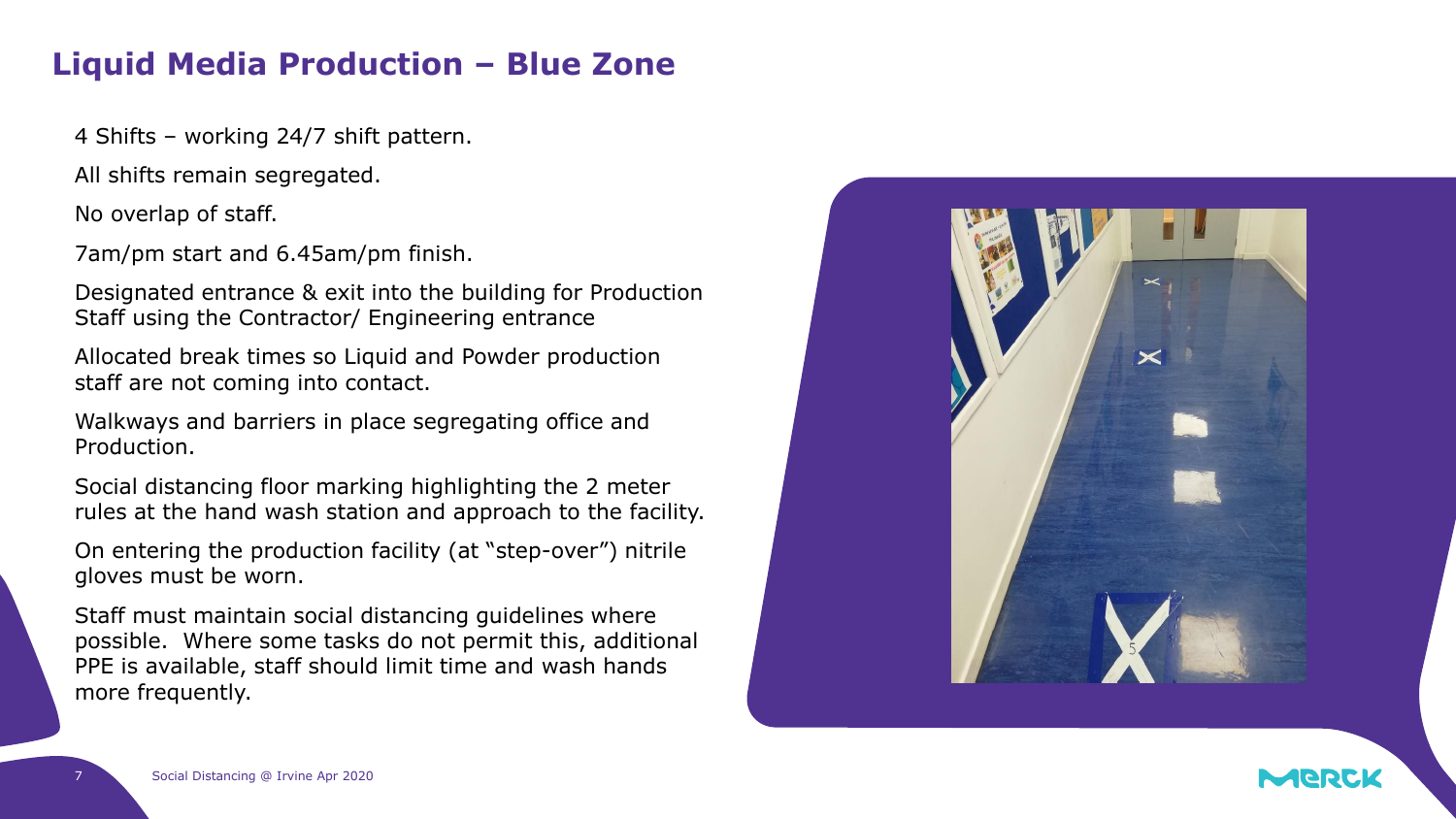#### **Dry Powder Media Production – Blue Zone**

3 Shifts – working 24/5 shift pattern.

All shifts remain segregated.

No overlap of staff.

6am – 1.45pm, 2pm – 9.45pm, 10pm – 5.45am.

Designated entrance & exit into the building for Production Staff using the Contractor/ Engineering entrance

Allocated break times so Liquid and Powder production staff are not coming into contact.

Walkways and barriers in place segregating office and Production.

Social distancing floor marking highlighting the 2 meter rules at the hand wash station and approach to the facility.

On entering the production facility (at "step-over") nitrile gloves must be worn.

Staff must maintain social distancing guidelines where possible. Where some tasks do not permit this, additional PPE is available, staff should limit time and wash hands more frequently.



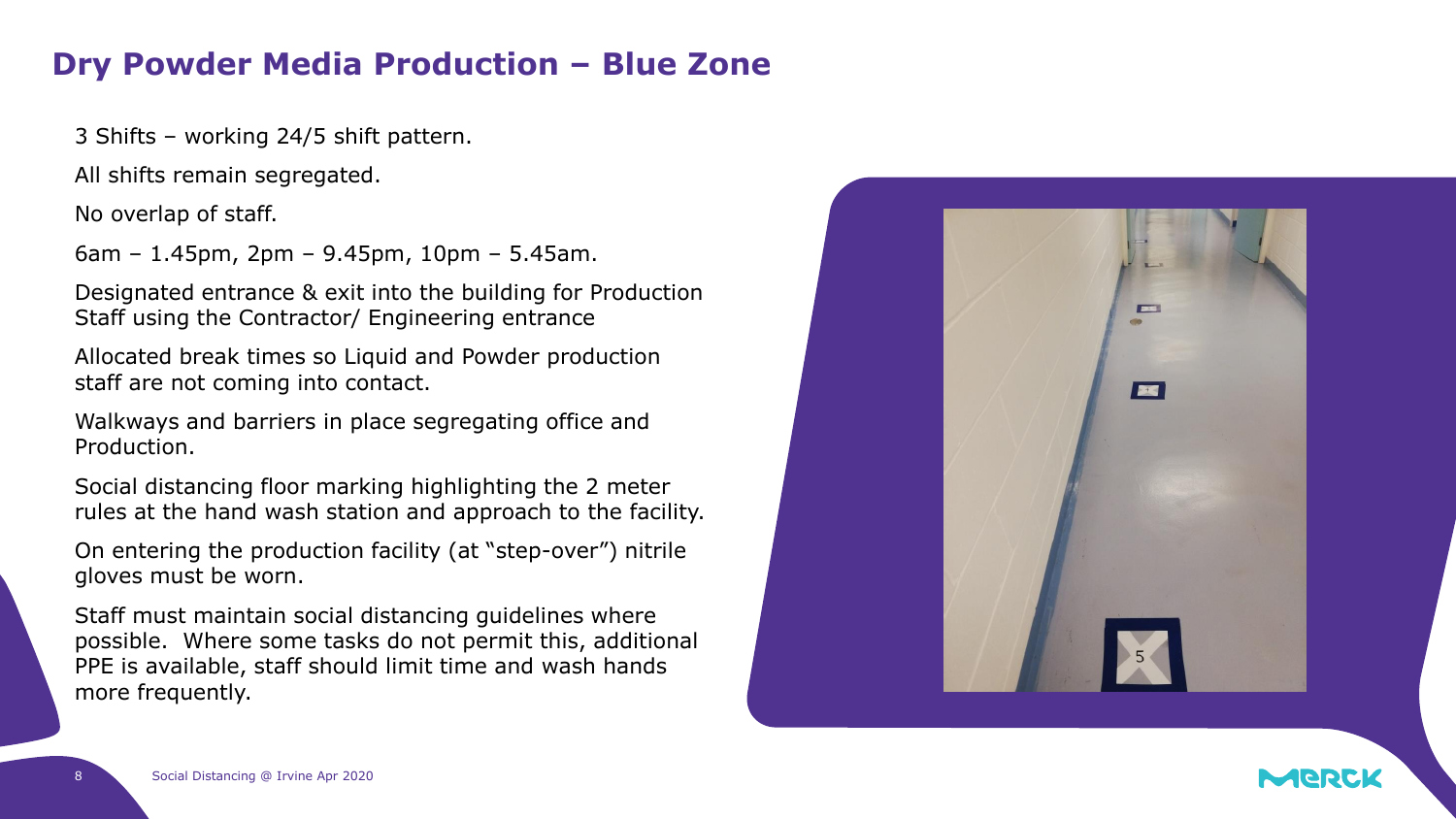#### **Warehouse (North – Blue Zone, South – Pink Zone)**



North and South warehouse staff are currently segregated. Operators are working in their respective warehouses only.

Warehouse shift personnel are based in North warehouse but can access South warehouse on night shift only, as no other warehouse personnel are on site at this time 7pm – 6am

Dedicated entrances for each warehouse

Dedicated zones and canteens in place for each warehouse. Allocated break times to avoid contact with other departments

Additional cleaning taking place in both warehouses

Alcohol wipes provided to clean equipment after use.

Screening process in place for all delivery and collection drivers. Driver will not be allowed access to yards until screening has been completed.



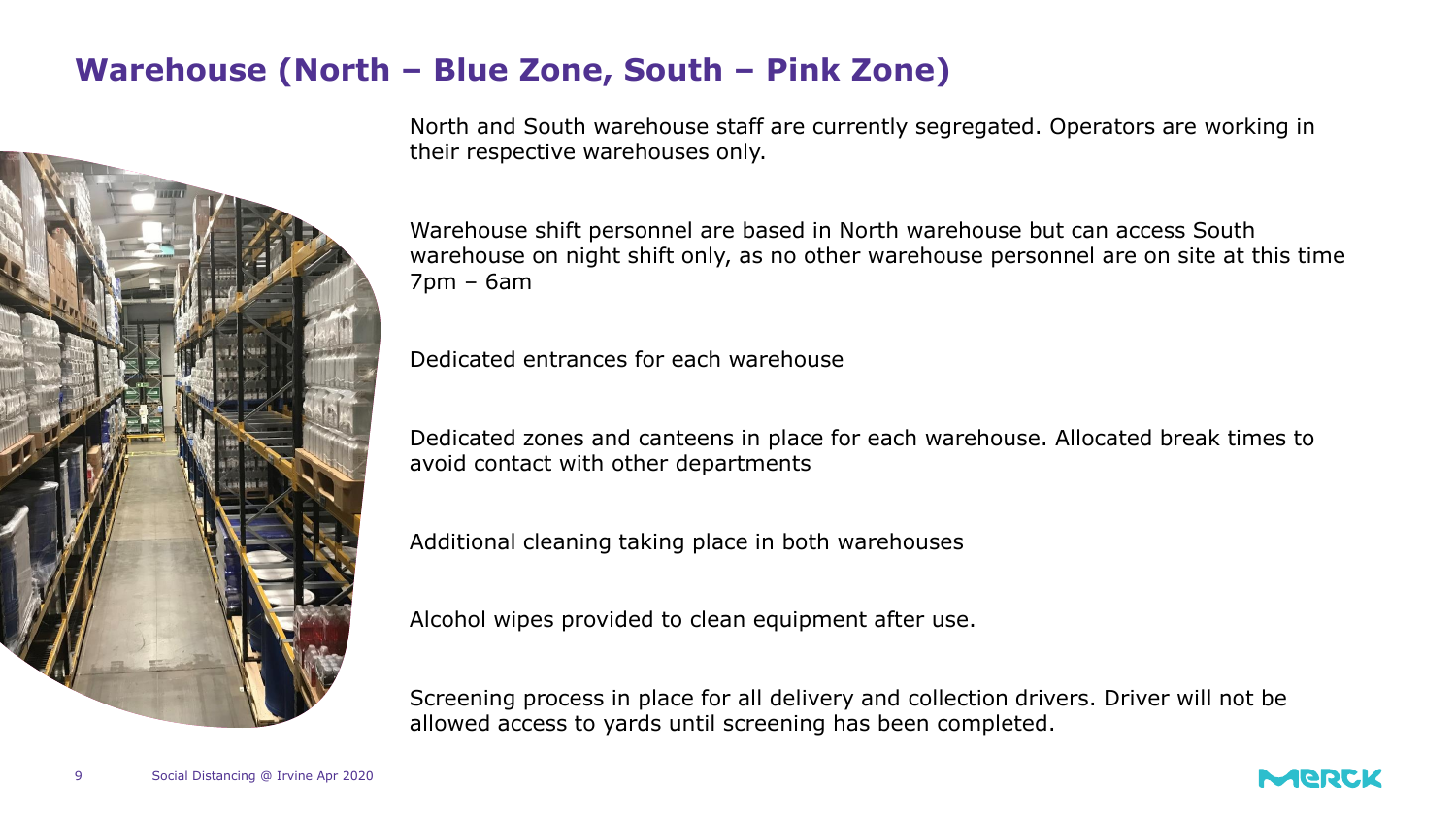### **QC – Access from Pink Zone**



PLEASE NOTE: TEMPORARY SITE ACCESS **ARRANGEMENTS IN PLACE UNTIL FURTHER NOTICE!** 



#### QC DAYSHIFT PERSONNEL ACCESS TO QC LAB - pink zone

- · Access to QC via main lab door as standard, as well as permitted pink zone areas
- . No entry to blue zone areas
- . No entry at the same time as 24/7 personnel
- . When exiting QC lab at end of dayshift all surfaces and door handles touched must be sanitised using alcohol wipes
- . Exit from QC only via main lab door as standard



Enter and exit to site via the main door or Tower door only

Canteen facilities located in St Andrews Conference room

Toilet facilities located next to Reception

Staff must maintain social distancing guidelines where possible. Where some tasks do not permit this, additional PPE is available, staff should limit time and wash hands more frequently.



10 Social Distancing @ Irvine Apr 2020 **To help prevent the spread of COVID-19, keep 2 metres apart from anyone outside of your household and wash your hands more often with soap and water for at least 20 seconds.**

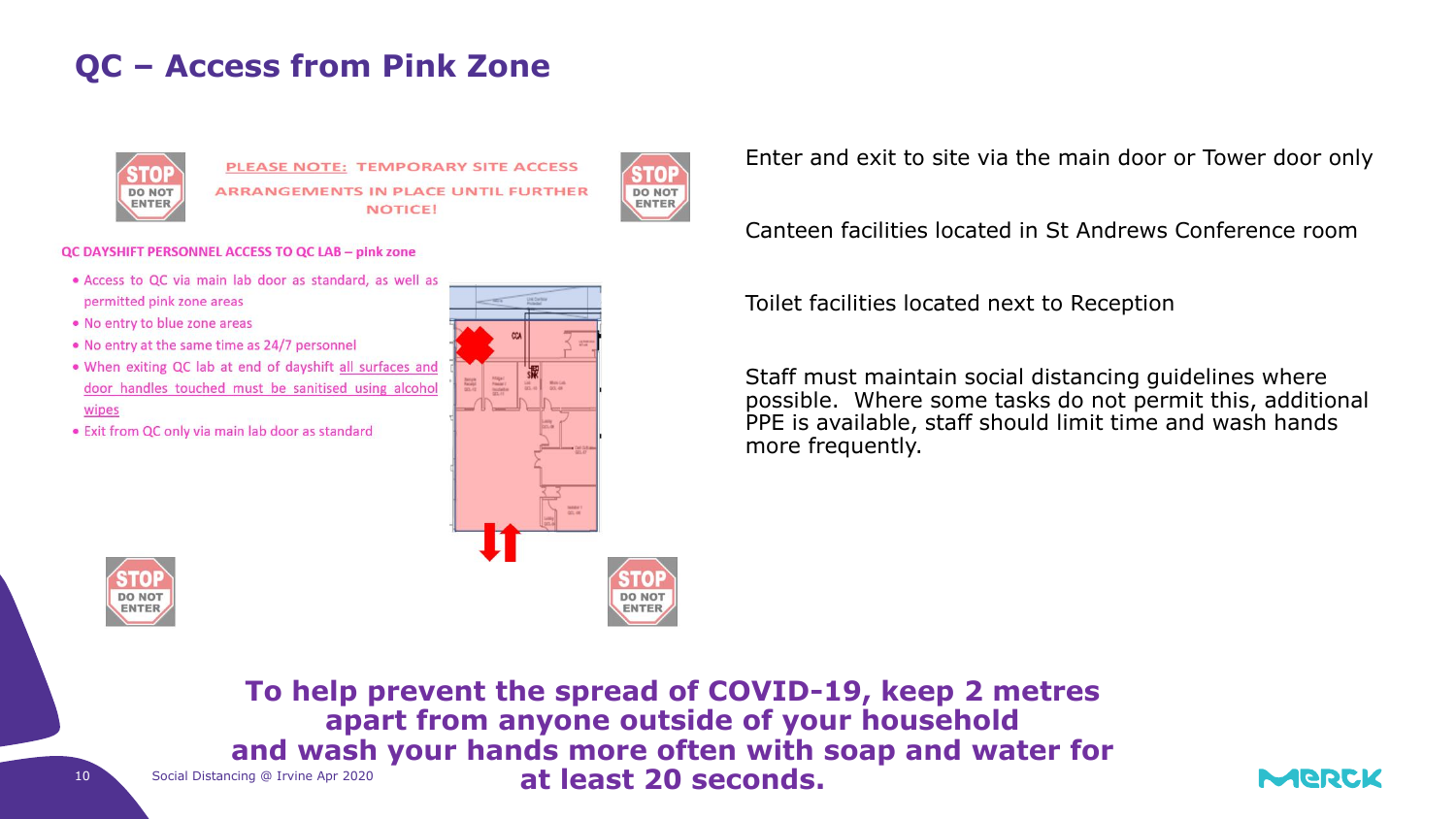#### **QC - Access from Blue Zone**



PLEASE NOTE: TEMPORARY SITE ACCESS **ARRANGEMENTS IN PLACE UNTIL FURTHER NOTICE!** 

#### QC 24/7 PERSONNEL ACCESS TO QC LAB - from blue zone

- Limited to once per shift
- Access to lab only via Sample Receipt
	- o Don blue overshoes, Tyvek suit, mask and gloves in Sample Receipt
	- these must be worn for duration of time in the QC lab
- No entry to any other part of building from  $QC$  lab  $-QC$  corridor, warehouses, front door, conference rooms, main office etc (any other pink zone area)
- Ensure no dayshift personnel are present in the QC lab prior to entry
- . When exiting QC lab all equipment, surfaces and door handles touched must be sanitised using alcohol wipes
- Exit from QC only via Sample Receipt
	- o Remove blue overshoes, Tyvek suit, mask and gloves in Sample Receipt, bag and seal - return to Production facility in standard facility gowning





**DO NO ENTER** 



11

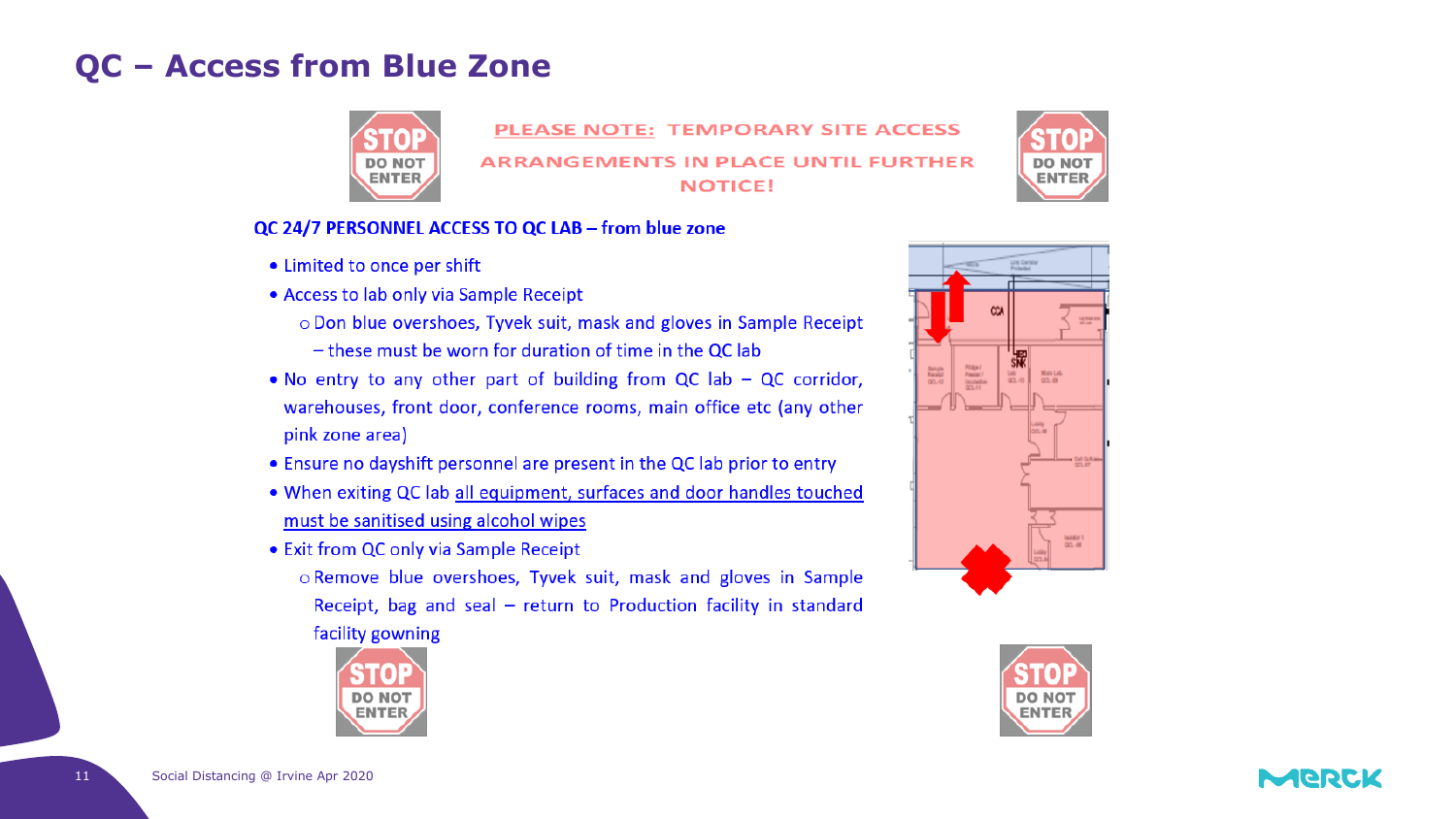## **Additional Information**

If you have any concerns with anything you see on site please speak to a supervisor as soon as possible – do not wait until the end of your shift.

All external contractor work has been put on hold until further notice (with the exception of certain essential maintenance).

Site meetings are now virtual using MS Teams, Skype.

**To help prevent the spread of COVID-19, keep 2 metres apart from anyone outside of your household and wash your hands more often with soap and water for at least 20 seconds.**